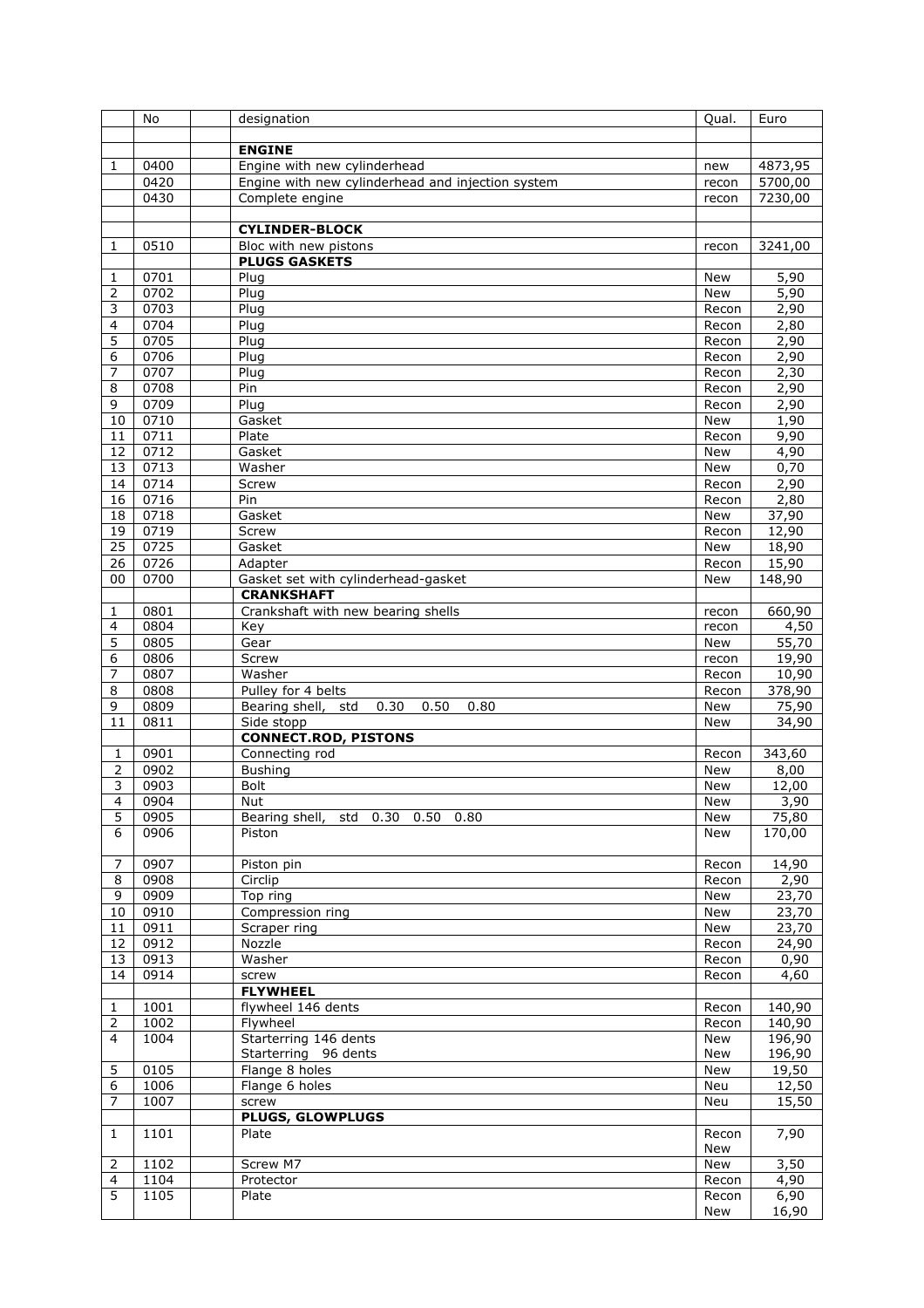| 6                       | 1106 | Gasket                                    | <b>New</b>   | 4,50             |
|-------------------------|------|-------------------------------------------|--------------|------------------|
| $\overline{7}$          | 1107 | Screw M7                                  | <b>New</b>   | 3,50             |
| 9                       | 1109 | Glow plug                                 | <b>New</b>   | 20,90            |
| 10                      | 1110 | Cable                                     | Recon        | 15,50            |
|                         |      |                                           | New          | 28,50            |
| 12                      | 1112 | Nut                                       | New          | 0,80             |
| 26                      | 1126 | Bolt                                      | Recon        | 8,50             |
| 28                      | 1128 | Plug                                      | <b>New</b>   | 8,80             |
| $\overline{29}$         | 1129 | plug                                      | New          | 8,80             |
|                         |      | <b>CYLINDER HEAD</b>                      |              |                  |
| $\mathbf{1}$            | 1301 | Cylinderhead                              | <b>New</b>   | 1220,00          |
|                         |      |                                           |              |                  |
| 1                       | 1300 | Cylinderhead with valves                  | <b>New</b>   | 1420,00          |
| 2                       | 1302 | Screw                                     | <b>New</b>   |                  |
| 3                       | 1303 | Screw                                     | New          |                  |
| $\overline{\mathbf{4}}$ | 1304 | Screw                                     | New          |                  |
| 5                       | 1305 | Washer                                    | New          | 2,50             |
| 6                       | 1306 | Cylinderhead gasket                       | <b>New</b>   | 142,00           |
|                         | 1399 | P2, 3, 4 in kit box                       | <b>New</b>   | 105,80           |
| 7                       | 1307 | Spring                                    | Recon        | 2,90             |
| $\overline{8}$          | 1308 | Spring                                    | Recon        | 2,90             |
| 9                       | 1309 | Retainer                                  | Recon        | 3,90             |
| 10                      | 1310 | Cono                                      | Recon        | 3,90             |
| 11                      | 1311 | Retainer                                  | Recon        | 4,10             |
| 12                      | 1312 | Gasket                                    | <b>New</b>   | 2,30             |
| 13                      | 1313 | Valve guide                               | <b>New</b>   | $\frac{1}{9,00}$ |
| 14                      | 1314 | <b>Sitzring Auslass</b>                   | New          | 14,00            |
| 15                      | 1315 | Sitzring Einlass                          | New          | 14,00            |
| 16                      | 1316 | Valve exhaust                             | <b>New</b>   | 35,55            |
|                         |      |                                           | Recon        |                  |
| 17                      | 1317 | Inlet valve                               | <b>New</b>   | 35,55            |
|                         |      |                                           | Recon        |                  |
| 18                      | 1318 | Turbulence chamber                        | New          | 39,00            |
|                         |      | <b>ROCKER</b>                             | recon        |                  |
| 1                       | 1501 | Pin                                       | New          | 227,62           |
|                         |      |                                           | Recon        | 80,00            |
| 3                       | 1503 | <b>Bracket</b>                            | Recon        | 12,90            |
| 4                       | 1504 | Clamp                                     | Recon        | 5,50             |
| 5                       | 1505 | Washer                                    | Recon        | 7.50             |
| 6                       | 1506 | Screw                                     | Recon        | 2,50             |
| 7                       | 1507 | <b>Bracket</b>                            | Recon        | 32,90            |
| 8                       | 1508 | Intermediate bearing                      | Recon        | 45,90            |
| 9                       | 1509 |                                           |              |                  |
| 12                      | 1512 |                                           |              |                  |
| 13                      |      | Gasket                                    | <b>New</b>   | 1,60             |
|                         | 1513 | Screw<br>Rocker                           | Recon<br>New | 2,50             |
|                         |      |                                           | Recon        | 45,80            |
| 14                      | 1514 | Spring                                    | Recon        | 2,90             |
| 15                      | 1515 | Spring                                    | Recon        | 2,90             |
| 16                      | 1516 | Washer                                    | Recon        | 2,50             |
| 17                      | 1517 | Screw                                     | Recon        | 4,50             |
| 18                      | 1518 | <b>Nut</b>                                | New          | 3,50             |
| 19                      | 1519 | washer                                    | Recon        | 2,50             |
| 20                      | 1520 | Nut                                       | Recon        | 4,50             |
| 21                      | 1521 | Tappet                                    | New          | 12,90            |
| 22                      | 1522 | Rocker arm operating rod                  | New          | 13,30            |
| 23                      | 1523 | Tube                                      | Recon        | 38,00            |
| 24                      | 1524 | Screw                                     | Recon        | 6,80             |
| 25                      | 1525 | Gasket                                    | New          | 0,90             |
| 26                      | 1526 | <b>Bracket</b>                            | Recon        | 4,00             |
| 27                      | 1527 | ring                                      | Recon        | 2,00             |
|                         |      | <b>AUT. Fast IDLING CONTROLS</b>          |              |                  |
| 1                       | 1601 | Housing                                   | Recon        | 18,40            |
| $\overline{2}$          | 1602 | Thermostat                                | New          | 72,80            |
| 3                       | 1603 | Adjusting screw                           | Recon        | 8,90             |
| 4                       | 1604 | Nut                                       | Recon        | 4,90             |
| 5                       | 1605 | Cable clamp                               | Recon        | 14,90            |
| 6                       | 1605 | Gasket                                    | new          | 1,30             |
| 1                       | 1701 | <b>CAMSHAFT</b><br>Camshaft<br>new 748,00 | Recon        | 375,90           |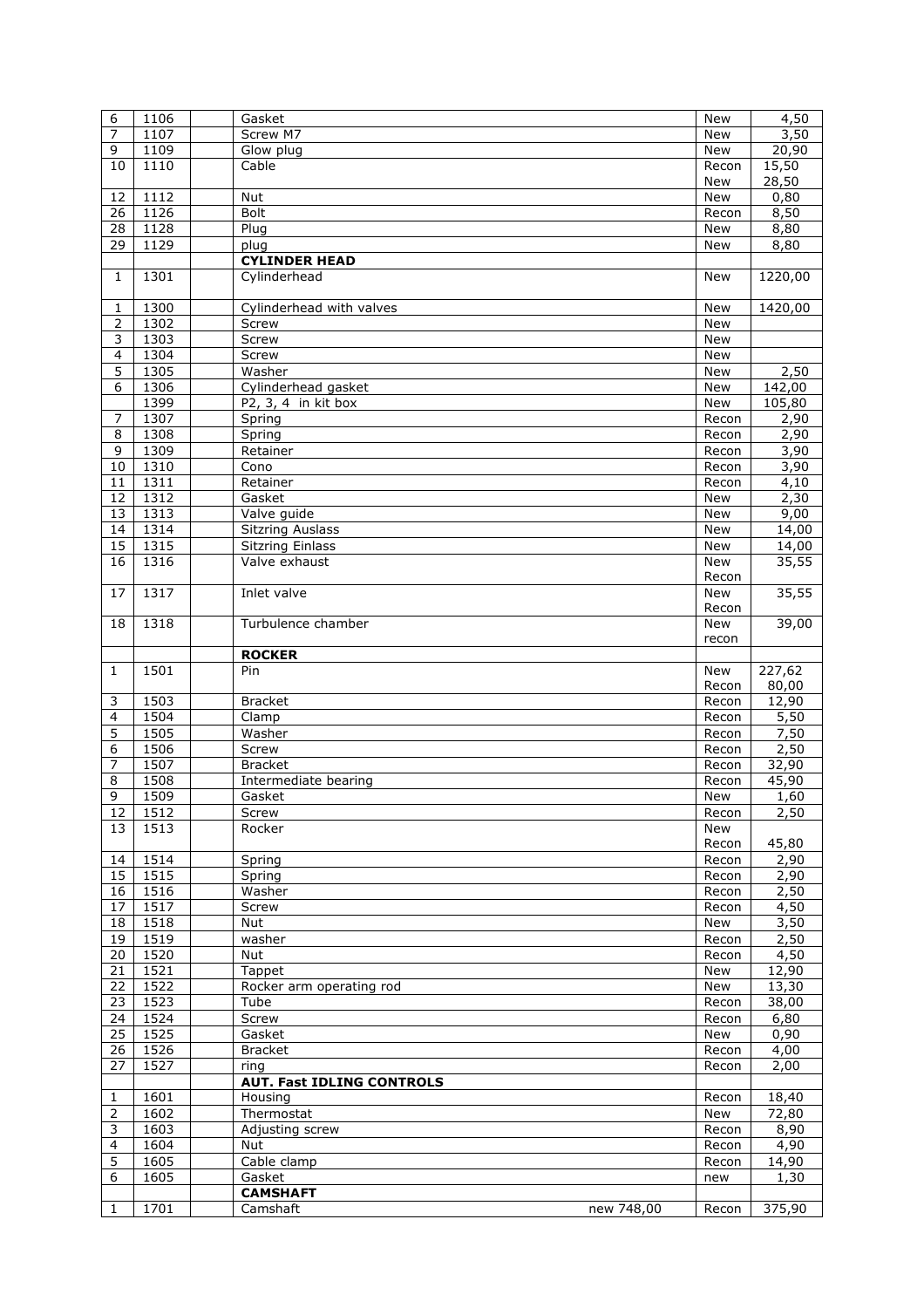|                |      |                                  | <b>New</b> |        |
|----------------|------|----------------------------------|------------|--------|
| 4              | 1704 | Pinion on eccentrics assy        | Recon      | 95,90  |
| 5              | 1705 | Spacer                           | Recon      | 2,90   |
| 6              | 1706 | Eccentric bush                   | Recon      | 13,90  |
| 8              | 1708 | Screw                            | Recon      | 10,90  |
| 9              | 1709 | Timing chain                     | New        | 120,90 |
| 10             | 1710 | Chain tensoiner plate            | Recon      | 4,90   |
| 15             | 1715 | Chain tensioner                  | New        | 85,90  |
|                |      |                                  |            |        |
|                |      | <b>COVER</b>                     |            |        |
| 1              | 1801 | Cylinderhead cover<br>new 238,00 | Recon      | 85,80  |
| 2              | 1802 | Cylinderhead cover               | Recon      | 85,80  |
| 3              | 1803 | Cylinderhead cover               | Recon      | 85,80  |
| 4              | 1804 | filling cap                      | Recon      | 16,90  |
| 8              | 1808 | Sieve                            | Recon      | 3,90   |
| $\overline{9}$ | 1809 | Gasket                           | Neu        | 1,50   |
| 10             | 1810 | Washer                           | Recon      | 1,50   |
| 11             | 1811 | <b>Nut</b>                       | New        | 2,50   |
| 12             | 1812 | Gasket Silikon                   | New        | 17,50  |
|                |      |                                  |            |        |
| 13             | 1813 | Gasket rubber                    | <b>New</b> | 15,00  |
|                |      | <b>TIMING GEAR COVER</b>         |            |        |
| 1              | 1901 | Timing gear housing              | Recon      | 230,90 |
| 2              | 1902 | Timing gear housing              | Recon      | 230,90 |
| 3              | 1903 | Timing gear plate assed          | Recon      | 52,90  |
| 4              | 1904 | Gasket                           | New        | 12,90  |
| 6              | 1906 | Stud                             | Recon      | 8,80   |
| $\overline{7}$ | 1907 | Rotary seal                      | <b>New</b> | 19,90  |
| 8              | 1908 | Screw M7                         | new        | 3,50   |
| 9              | 1909 | Washer M7                        | <b>New</b> | 0,80   |
| 10             | 1910 | Nut M7                           | new        | 1,20   |
| 18             | 1918 | Gasket                           | <b>New</b> | 24,90  |
|                |      | <b>OILPAN</b>                    |            |        |
| $\mathbf{1}$   | 2001 | Oilpan, steel, 5 liter           | Recon      |        |
| $\overline{2}$ | 2002 | Oilpan, steel, 7 liter           | Recon      |        |
|                |      |                                  | New        | 354,90 |
| 4              | 2004 | Screw                            | <b>New</b> | 23,80  |
| 5              | 2005 | Gasket                           | <b>New</b> | 28,90  |
| 6              | 2006 | Screw M7                         | new        | 3,50   |
| $\overline{7}$ | 2007 | Washer                           | recon      | 0,80   |
| 8              | 2008 | Nut                              | New        | 1,20   |
| 9              | 2009 | Oilpump                          | New        | 596,00 |
| 10             | 2010 | Screw                            | Recon      | 8,90   |
| 11             | 2011 | Nut                              | New        | 2,90   |
| 13             | 2013 | Shims                            | Recon      | 1,90   |
| 14             | 2014 | Plug                             | Recon      | 17,90  |
| 15             | 2015 | strainer                         | Recon      | 23,90  |
| 16             | 2016 | gasket                           | new        | 3,90   |
|                |      | <b>WATERPUMP</b>                 |            |        |
| 2              | 2102 | Waterpump                        | New        | 148,90 |
| 4              | 2104 | Thermostat                       | New        | 54,80  |
| 5              | 2105 | Seal ring                        | New        | 8,00   |
| 6              | 2106 | Housing                          | Recon      | 42,90  |
| 7              | 2107 | Washer                           | New        | 0,90   |
| 8              | 2108 | Screw M7                         | New        | 3,50   |
| 9              | 2109 | Pully<br>new 139,00              | Recon      | 45,00  |
| 10             | 2110 | Gasket                           |            | 5,50   |
|                |      |                                  | New        |        |
| 11             | 2111 | Cotter & nut                     | New        | 10,80  |
|                |      | <b>OLIFILTER</b>                 |            |        |
| 1              | 2201 | Oilfilter support                | Recon      | 102,90 |
| 2              | 2202 | Oilfilter support                | Recon      | 102,90 |
| 3              | 2203 | Oilfilter support turbo          | Recon      | 142,90 |
|                |      |                                  | <b>NEW</b> | 212,00 |
| 4              | 2204 | gasket                           | New        | 7,00   |
| 7              | 2207 | oilfilter<br>18 x 150            | New        | 17,90  |
| 8              | 2208 | oilfilter<br>20 x 150            | <b>New</b> | 18,90  |
| 10             | 2210 | Thermistor                       | New        | 35,90  |
| 11             | 2211 | Pressure switch                  | New        | 35,90  |
| 12             | 2212 | Thermocontact                    | New        | 35,90  |
|                |      | <b>PUMPS</b>                     |            |        |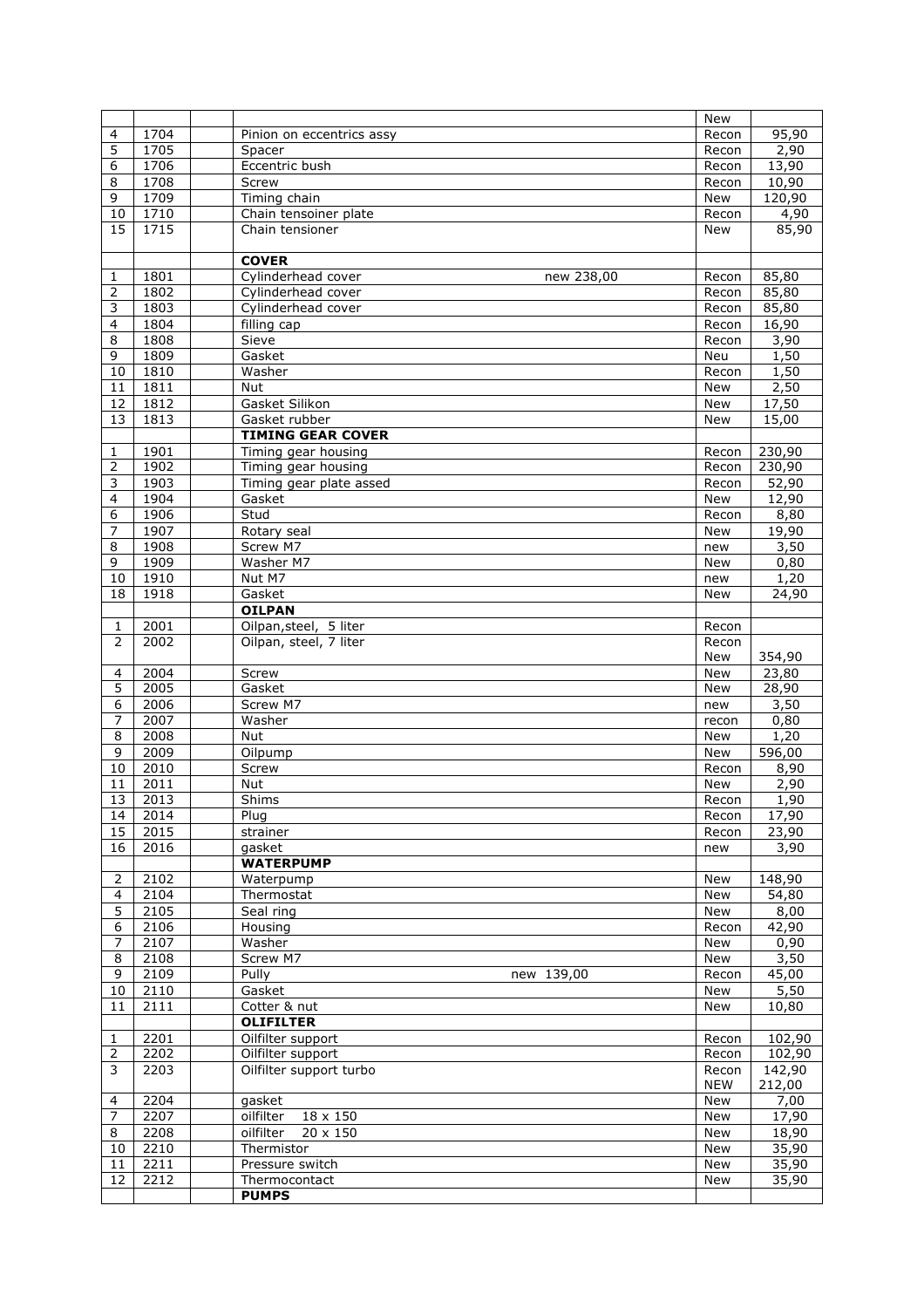| 1              | 2301 | Injection pump hub gear                        | Recon      | 55,90   |
|----------------|------|------------------------------------------------|------------|---------|
| 2              | 2302 | Gasket ring                                    | <b>New</b> | 3,10    |
| 3              | 2303 | <b>Bracket</b>                                 | Recon      | 85,90   |
| $\overline{4}$ | 2304 | Gasket                                         | <b>New</b> | 5,90    |
| 5              | 2305 | Screw                                          | <b>New</b> | 2,90    |
| 6              | 2306 | Washer                                         | new        | 0,90    |
| 7              | 2307 | Washer                                         | Recon      | 1,80    |
|                |      |                                                |            |         |
| 10             | 2310 | Gasket                                         | New        | 0,90    |
| 11             | 2311 | Tube                                           | Recon      | 19,80   |
| 12             | 2312 | screw                                          | Recon      | 14,90   |
|                |      |                                                |            |         |
|                |      | <b>INJECTORS - PIPES - PUMPS</b>               |            |         |
| 1              | 2401 | Injector holder BOSCH                          | New        | 133,00  |
|                |      | Injector holder ROTO DIESEL CAV                | New        | 99,00   |
| 2              | 2401 | Injector                                       | New        | 89,90   |
| 3              | 2403 | Gasket                                         | <b>New</b> | 3,90    |
| 4              | 2404 | Washer                                         | New        | 3,90    |
| $\overline{5}$ | 2405 | Plug                                           | <b>New</b> | 6,90    |
| 6              | 2406 | Connecting pipe                                | New        | 12,90   |
| 7              | 2407 | Connecting pipe                                | New        | 3,90    |
| 8              | 2408 | Pipes                                          | Recon      | 180,90  |
| 9              | 2409 | Cramp                                          | Recon      | 5,90    |
| 12             | 2412 | Injection pump BOSCH                           | New        | 4780,00 |
|                |      | Incektion pump ROTO DIESEL CAV                 | New        | 2245,00 |
| 13             | 2413 | Gasket kit BOSCH pump                          | <b>New</b> | 175,00  |
| 14             | 2414 | Gasket kit ROTO pump                           | New        | 87,90   |
|                |      | <b>MANIFOLDS</b>                               |            |         |
|                |      |                                                |            |         |
| 1              | 2501 | Inlet manifold                                 | Recon      | 65,90   |
| 2              | 2502 | Screw                                          | <b>New</b> | 1,80    |
| 3              | 2503 | Screw                                          | New        | 1,80    |
| 4              | 2504 | Washer                                         | New        | 0,80    |
| 5              | 2505 | Washer                                         | Recon      | 2,90    |
| 6              | 2506 | Gasket                                         | <b>New</b> | 12,90   |
| $\overline{7}$ | 2507 | Gasket                                         | New        | 12,90   |
| 8              | 2508 | Exhaust manifold                               | Recon      | 75,90   |
| 9              | 2509 | Nut                                            | <b>New</b> | 0,80    |
| 10             | 2510 | Washer                                         | New        | 0,80    |
| 11             | 2511 | Washer                                         | <b>New</b> | 1,80    |
| 12             |      |                                                |            |         |
|                |      |                                                |            |         |
|                | 2512 | Stud                                           | <b>New</b> | 2,90    |
| 13             | 2513 | Nut                                            | <b>New</b> | 1,80    |
| 14             | 2514 | Washer                                         | New        | 2,90    |
| 15             | 2515 | Gasket                                         | New        | 12,90   |
| 16             | 2516 | connection                                     | new        | 9,90    |
|                |      | <b>TURBOCHARGERS</b>                           |            |         |
| 1              | 2601 | Turbo charger GARRET                           | recon      | 880,90  |
| 2              | 2602 | Union                                          | New        | 10,00   |
| 3              | 2603 | Clamp                                          | New        | 5,90    |
| 4              | 2604 | Flange                                         | Recon      | 9,90    |
| 5              | 2605 | Gasket                                         | New        | 3,90    |
| 6              | 2606 | Union                                          | Recon      | 23,90   |
| 7              | 2607 | Gasket                                         | New        | 3,90    |
| 8              | 2608 | Union                                          | New        | 8,00    |
| 9              | 2609 | Collar                                         | New        | 2,20    |
| 10             | 2610 | Screw                                          | New        | 1,60    |
| 11             | 2611 | Washer                                         | New        | 0,80    |
|                |      | Tube                                           | Recon      |         |
| 12<br>13       | 2612 |                                                |            | 35,90   |
|                | 2613 | Slide                                          | Recon      | 3,60    |
| 14             | 2614 | Slide                                          | Recon      | 11,90   |
| 15             | 2615 | Ring                                           | New        | 0,90    |
| 16             | 2616 | Gasket                                         | New        | 23,80   |
| 17             | 2617 | Stud                                           | New        | 1,90    |
| 18             | 2618 | Washer                                         | New        | 0,80    |
| 19             | 2619 | nut                                            | New        | 1,30    |
|                |      | <b>STARTERMOTOR</b>                            |            |         |
| $\mathbf{1}$   | 2702 | Startermotor 12 Volt, 3 bolts, 6kg, planetgear | Recon      | 445,90  |
|                |      |                                                |            |         |
| 2              | 2703 | Solenoid, 12 Volt                              | New        | 99,40   |
|                |      | <b>ALTERNATOR</b>                              |            |         |
| 1              | 2801 | Alternator, only exchange                      |            |         |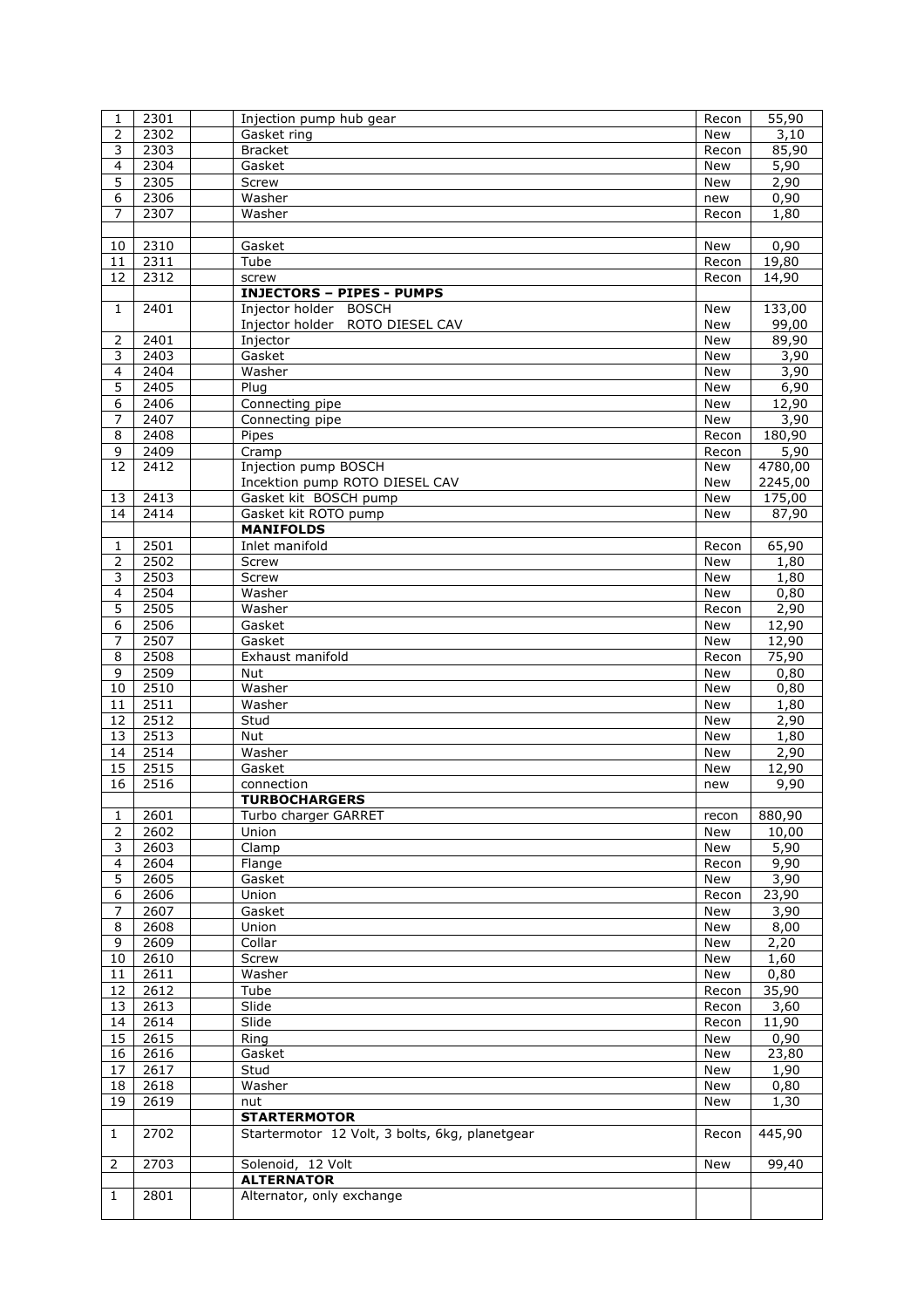| 2802 | support standard              | New | 55,00 |
|------|-------------------------------|-----|-------|
|      | <b>HEATER 220 V</b>           |     |       |
| 2901 | Engine heater 220 volt, 500 w | New |       |

Preise von 2015, in EURO, rein netto, zuzüglich Transportkosten und 19% Mehrwertsteuer.